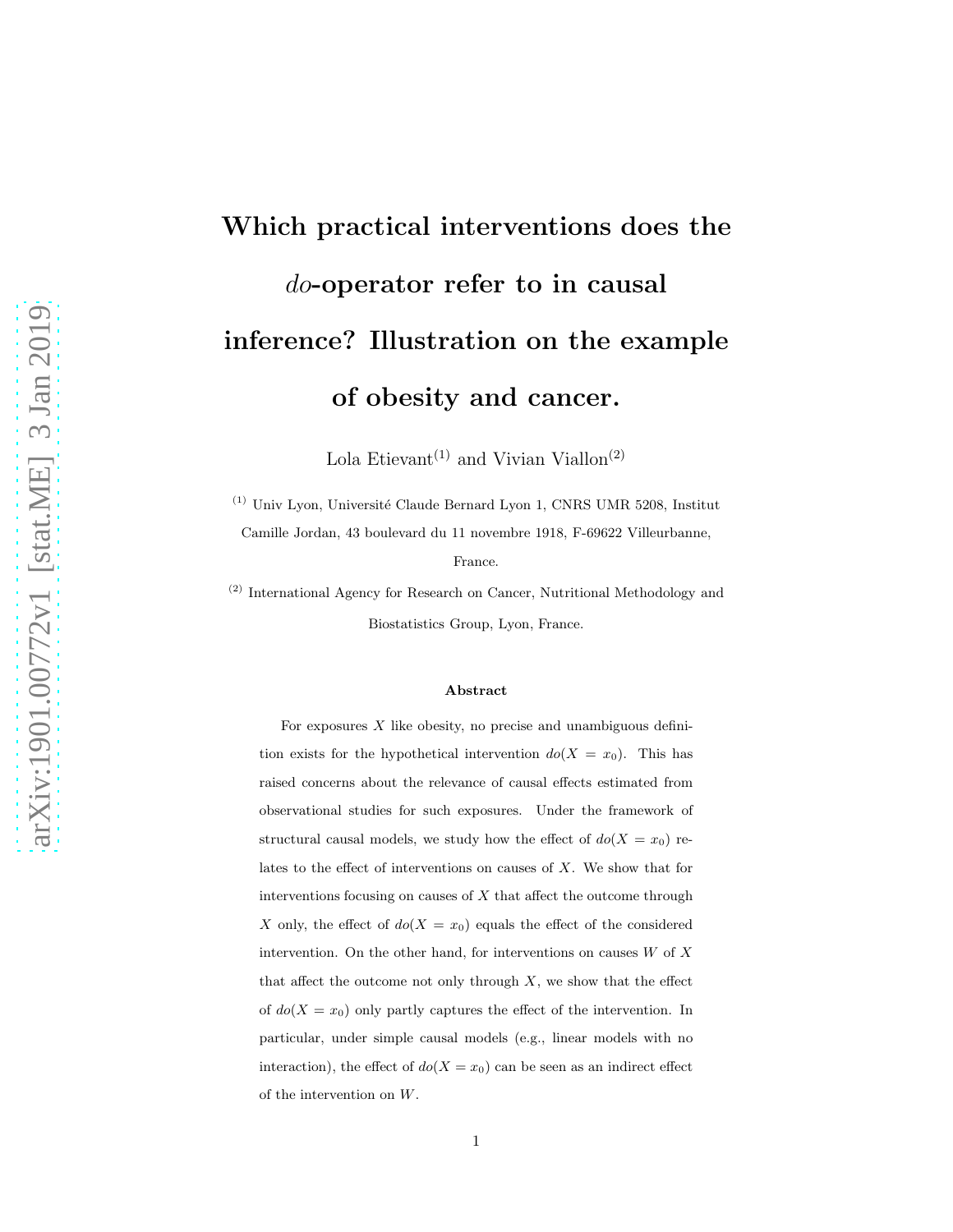### 1 Introduction

Because most epidemiological results are derived from observational data, their causal interpretation has always been at the center of concern<sup>1</sup>. Causal inference theory, which has attracted a lot of interest in the last few decades, has proved useful to formally describe conditions ensuring the causal validity of results derived from observational data 2,3,4,5,6,7. For example, a number of sets of sufficient conditions has been established for the identifiability of causal effects in the presence of confounding or non-random selection. Under the so-called Structural Causal Models<sup>3,6</sup> (SCMs), and further assuming that the structure of the underlying Directed Acyclic Graph (DAG) is known, a key condition for the identifiability of the causal effect is exchangeability, or ignorability  $3,6,7$ . In particular, exchangeability has been shown to hold conditionally on any set of variables satisfying the back-door criterion<sup>3,6</sup>. Then, a variety of statistical approaches have been proposed for the estimation of causal effects under increasingly complex settings including time-varying confounding, failure time data, etc. Among other approaches, we shall mention the parametric g-formula, inverse probability weighting approaches, g-estimation and doubly robust procedures<sup>3,7,8</sup>.

Even if their use has been controversial<sup>9</sup>, counterfactual variables, or potential outcomes, are key to most causal inference theories commonly considered nowadays, in epidemiology, social science, statistics and computer science. The do-calculus that accompanies SCMs allows precise definitions of these variables and their joint distribution<sup>3,6</sup>. Here, we will use the notation  $Y^{(X=x_0)}$  to denote the counterfactual variable representing the outcome that would have been observed in the counterfactual world  $\Omega^{(X=x_0)}$  that would have followed the hypothetical intervention  $do(X=x_0)$ , where X is the exposure of interest and  $x_0$  is any potential value for this exposure<sup>3</sup> . For simplicity, we will focus on binary outcomes, and we let  $\mathbb{P}(Y = 1 | do(X = x_0) = 1) = \mathbb{P}(Y^{(X=x_0)} = 1)$  denote the probability of observing the outcome in this counterfactual world.

For some exposures, the lack of a precise and unambiguous definition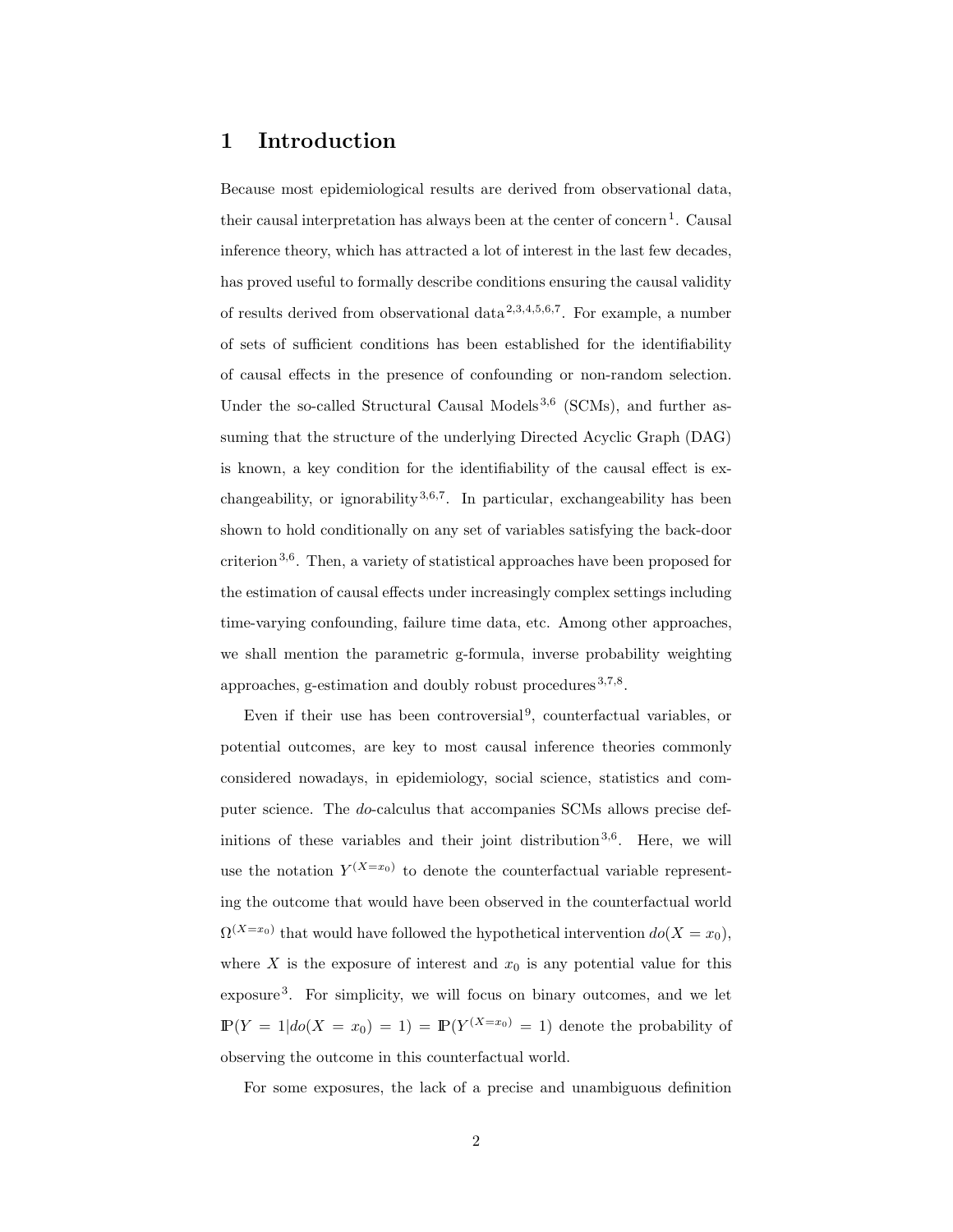for the intervention  $do(X = x_0)$  has raised some concerns in the literature<sup>10,11,12,13,14,15,16,17,18,19</sup>. For example, consider the case where X stands for a binary variable indicating obesity status at 20 years of age. In a population of lean teenagers, or even newborns, the hypothetical intervention  $do(X = x_0)$ , for  $x_0 = 0$  (or  $x_0 = 1$ ), could then correspond to a typically adaptive and dynamic intervention that would ensure that individuals stay lean (or get obese) by the age of 20. However, these interventions are not well-defined, in the sense that different "versions" may lead to the same obesity value  $x_0$  at 20 years-old. For instance, in the "stay lean" arm  $(do(X = 0))$ , individuals may be asked to do 45 minutes of physical exercise a day, or 72 minutes of physical exercise a day. They could also be asked to adhere to a healthy diet, etc. In addition, some of the versions ensuring that  $X = 0$  at 20 years old may be impossible to apply in practice, such as those involving genetic factors.

More generally, this situation of a treatment with different versions, or compound treatment, violates the "no-multiple-versions-of-treatment assumption", which is part of the "Stable Unit Treatment Value Assumption"  $(SUTVA)^{16,20}$ . This has led to some debate around the relevance, for public health matters, of the causal effects estimated from observational studies in such cases. Interestingly, most arguments have been based by considering the situation where "treatment precedes versions of that treatment", while situations where "versions precede treatment" were only quickly mentioned, if at all  $11,12,16$ . Here, we consider the situations where versions precede treatment, in which case these versions can be seen as particular levels for the causes of  $X$ . Then, focusing on situations where direct interventions on X are impractical, we inspect how the effect of the hypothetical intervention  $do(X = x_0)$  relates to the effects of interventions on causes of X. We show that the effect of the hypothetical intervention  $do(X = x_0)$  equals the effect of particular interventions on causes of  $X$  that are causes of  $Y$  through  $X$ only, as expected. However, for causes  $W$  that influence  $Y$  not only through X, the causal effect of X differs from the causal effect of interventions on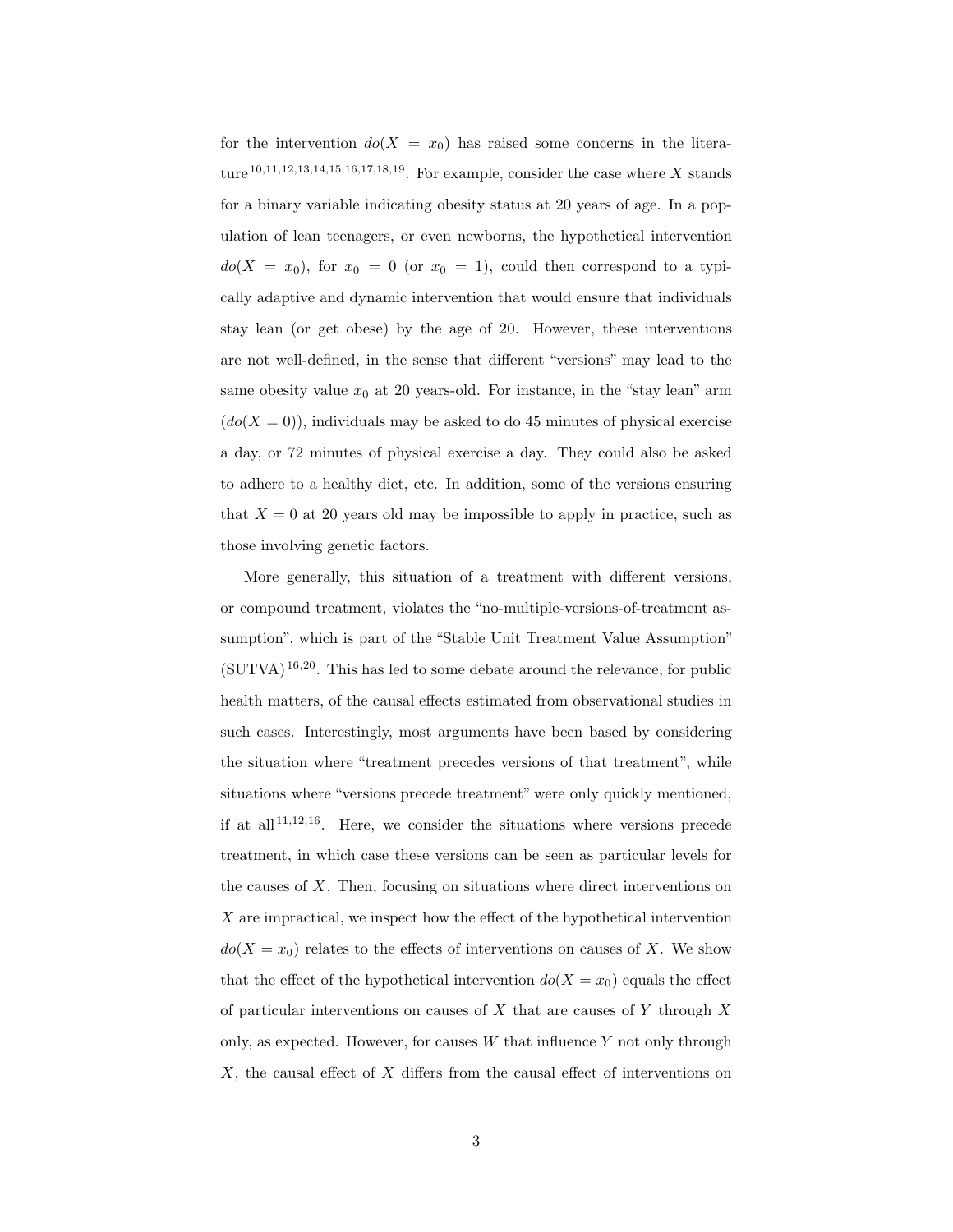W. For example, in the particular case of obesity and cancer occurence, the effect of  $do(X = x_0)$  is different from the effects of interventions on diet or physical activity, except for cancers whose risk is not directly associated with diet and/or physical activity.

To make our illustrative example even more concrete, we assume throughout that we intend to estimate the causal effect of obesity at 20 years of age on the occurence of cancer by the age of 50. A typical prospective cohort study would sample individuals who are cancer-free at the age of 20, record information regarding their obesity status and other variables (potential confounders, etc.) at inclusion, follow these individuals over the age interval 20-50 and finally record cancer occurence by the age of 50. Denote by  $X \in \{0,1\}$  and  $Y \in \{0,1\}$  the binary variables representing obesity at 20 and cancer occurence between 20 and 50. For simplicity, we further assume the absence of competing events and censoring.

The rest of the article is organized as follows. Even if this is highly unlikely in our illustrative example, we start by considering the unconfounded setting where all causes of  $X$  are causes of  $Y$  through  $X$  only. Then, in Section 3, we consider a more realistic setting where confounders are present. We shall stress that this second setting is still an over-simplified version of the causal model in our illustrative example (see the Discussion). Yet, we believe it is instructive to describe the relationship between the intervention  $do(X = x_0)$  and its multiple versions. Under both settings, we consider the situation where some causes are modifiable, while others are not. Section 4 presents some concluding remarks and discussion. Proofs of our main results are presented in the Appendix.

## 2 The unconfounded case

Because exposure  $X$  is not randomized in our prospective cohort study, identifiability of the causal effect of  $X$  on  $Y$  is generally not guaranteed. A particular situation when this causal effect is identifiable is when all causes of  $X$ , denoted by  $U$  in this simple case, are causes of  $Y$  through  $X$  only. Even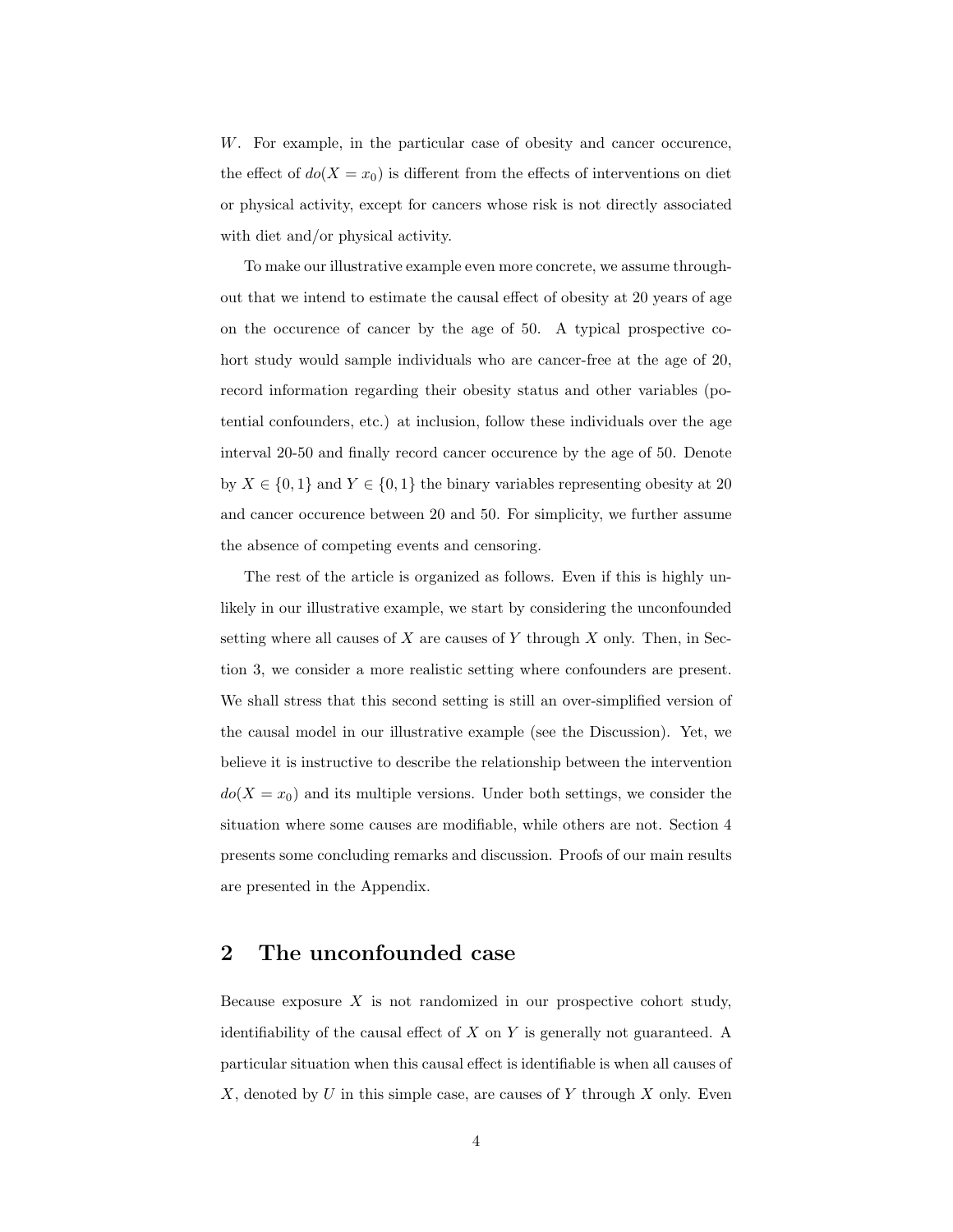

confounding

where  $V$  and  $\vartheta$  correspond to modifiable and non-modifiable causes of  $X$ , respectively

Figure 1: DAGs and associated structural equations in the unconfounded case. Non-circled variables  $(U, \xi, \vartheta)$  and  $V$  correspond to exogeneous variables<sup>6</sup>, which are generally not reported in the DAG. We use dashed-arrows to connect any such exogeneous variable to any other variable.

if this absence of confounders is highly unlikely in our illustrative example, it is instructive to consider this simple situation as a starting point. The more general situation where confounding is present is deferred to Section 3.

#### 2.1 Preliminary derivations

Consider that the data available in our cohort study are generated by a causal model with associated DAG and structural equations as presented in Figure 1a. Variables  $\xi$  and U represent all causes of Y and X, respectively, and are assumed to be independent to each other. Both  $\xi$  and  $U$  may include purely random components. Given the structural equations attached to this simple causal model, we have  $\{X = x\} \Rightarrow \{Y = Y^{(x)}\}\$ , so that consistency holds. Moreover, under this causal model, the ignorability condition  $Y^{(x)} \perp\!\!\!\perp X$  holds. Then, whenever the positivity condition further holds  $(0 < \mathbb{P}(X = 1) < 1)$ , we have

$$
ACE = \mathbb{P}(Y = 1 | do(X = 1)) - \mathbb{P}(Y = 1 | do(X = 0))
$$

$$
= \mathbb{P}(Y = 1 | X = 1) - \mathbb{P}(Y = 1 | X = 0),
$$

and the causal effect of  $X$  on  $Y$  is identifiable. But, when direct interventions on  $X$  are impractical, and only interventions on the causes of  $X$  are practical,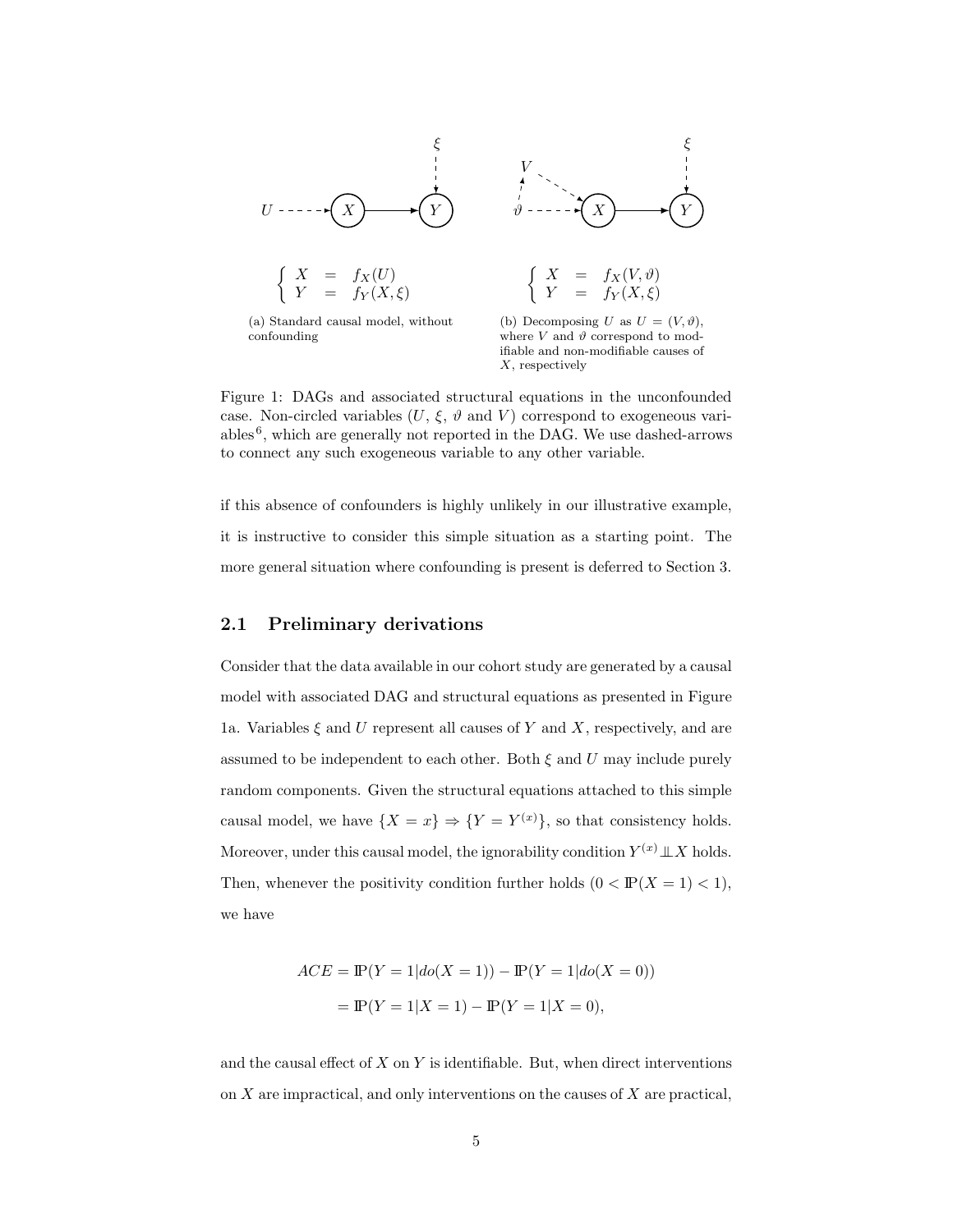a natural question is the meaning of the hypothetical intervention  $do(X = x)$ . Consider the structural equation pertaining to exposure,  $X = f_X(U)$ , and set  $f_X^{-1}(x_0) = \{u : f_X(u) = x_0\}$ . Of course, we have  $X = x_0 \Leftrightarrow U \in f_X^{-1}(x_0)$ . As a result, for any  $u_{x_0} \in f_X^{-1}(x_0)$ ,  $\mathbb{P}(Y = 1 | do(U = u_{x_0})) = \mathbb{P}(Y = 1 |$  $1|do(X = x_0)$ ; see Appendix A. In this simple case, all interventions  $do(U =$  $u_{x_0}$  on the causes of X which would yield  $X = x_0$  share the same effect on Y: versions are irrelevant <sup>11,16</sup>, and the causal effect  $\mathbb{P}(Y = 1 | do(X = x_0))$ estimated on the cohort is an estimate of this shared effect.

# 2.2 Distinguishing modifiable and non-modifiable causes

To gain insight from a practical standpoint, the previous analysis can be slightly refined by decomposing causes of X as  $U = (V, \vartheta)$  where V and  $\vartheta$ correspond to sets of modifiable and non-modifiable causes of  $X$ , respectively. See Figure 1b. Because non-modifiable causes may affect modifiable ones, while the former are unlikely to be affected by the latter, we do not consider the possibility of an arrow pointing from V to  $\vartheta$  in Figure 1b. Causes  $\vartheta$ are non-modifiable and the only interventions that could be practically set up are those on V. Denote the set of possible values of  $\vartheta$  by V. Then, for any  $x \in \{0,1\}$  and  $\nu \in \mathcal{V}$ , set  $f_{X|\vartheta}^{-1}(x;\nu) = \{v : f_X(v,\nu) = x\}$ . First assume that this set is non-empty for any  $x \in \{0,1\}$  and  $\nu \in \mathcal{V}$ : in other words, first assume that, for any  $x \in \{0,1\}$ , and for any value  $\nu$  for the non-modifiable factors  $\vartheta$ , there exists some value v of the modifiable factors V such that  $f_X(\nu, v) = x$ . Now, for individuals such that  $\vartheta = \nu_0$ , for any  $\nu_0 \in V$ , we have  $X = x_0 \Leftrightarrow V \in f_{X|\vartheta}^{-1}(x_0; \nu_0)$ . Therefore  $\mathbb{P}(Y^{(V=v_{x_0}(\nu_0))} =$  $1|\vartheta = \nu_0) = \mathbb{P}(Y = 1|do(V = v_{x_0}(\nu_0)), \vartheta = \nu_0) = \mathbb{P}(Y = 1|do(X = x_0))$ for any  $v_{x_0}(\nu_0) \in f_{X|\vartheta}^{-1}(x_0; \nu_0)$ . Denote by  $d\sigma(V = v_{x_0}(\vartheta))$  any intervention which sets, for all individuals in the population, the value of  $V$  according to the value  $\nu_0$  of  $\vartheta$ , in such a way that for any individual with  $\vartheta = \nu_0$ , the intervention  $do(V = v_{x_0}(\vartheta))$  sets V to  $v_{x_0}(\nu_0) \in f_{X|\vartheta}^{-1}(x_0; \nu_0)$ . Then, we have  $P(Y = 1 | do(V = v_{x_0}(\vartheta))) = P(Y = 1 | do(X = x_0))$ . In other words,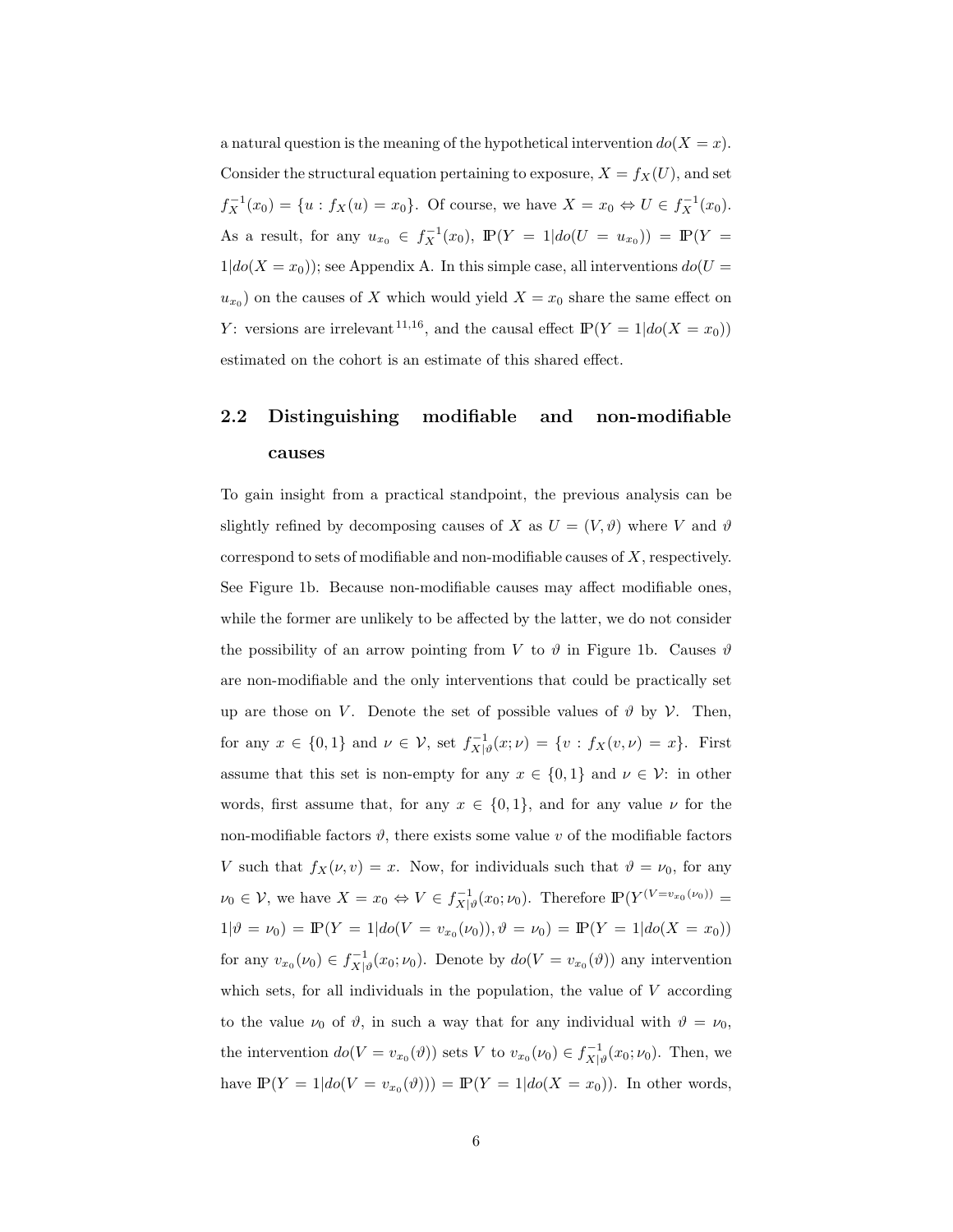versions are again irrelevant and any such intervention has the same effect on Y, which is  $\mathbb{P}(Y = 1 | do(V = v_{x_0}(\vartheta)) = \mathbb{P}(Y = 1 | do(X = x_0)).$ 

Of course, unless there exists at least one value  $v_1 \in \bigcap_{\nu \in \mathcal{V}} \{f_{X|\vartheta}^{-1}(x_0; \nu)\},\$ only a dynamic, *i.e.* individual-specific, treatment can be adopted to attain this effect. For instance, consider the "stay lean" arm of the clinical trial mentioned in the Introduction. Because individuals may be more or less genetically predisposed to obesity, some individuals will have to make little effort to stay lean by the age of 20, while others will have to adopt a drastic diet and/or have intense physical activity, etc. We may stress that this heterogeneity among individuals is at the core of personalized (preventive) medicine and need to be acknowledged, rather than discarded, in causal inference. Similarly, our cohort reflects this heterogeneity: individuals sharing the same obesity status  $\{X = x_0\}$ , for  $x_0 \in \{0, 1\}$ , can differ regarding V and  $\vartheta$ . More precisely, for  $x_0 \in \{0, 1\}$ , set  $\mathcal{V}(x_0) = \{ \nu \in \mathcal{V} : f^{-1}_{X|\vartheta}(x_0; \nu) \neq \emptyset \}.$ The lean and obese groups in our cohort are sampled from

$$
\{X = x_0\} = \bigcup_{\nu \in \mathcal{V}(x_0)} \left\{ \{\vartheta = \nu\} \bigcap \{V \in f_{X|\vartheta}^{-1}(x_0; \nu)\} \right\}
$$

for  $x_0 = 0$  and  $x_0 = 1$ , respectively. Again, if the model of Figure 1b is correct, versions of the compound treatment obesity are not relevant  $11,16$ . Therefore, how the levels of the causes of "obesity at 20 years of age" are mixed up in the group of obese, or lean, individuals in our cohort is not relevant either: our cohort would return unbiased estimates for the quantity  $\mathbb{P}(Y = 1 | do(X = x_0)) = \mathbb{P}(Y = 1 | X = x_0)$ , just as the clinical trial would. Then, the effect of the intervention  $do(X = x_0)$  can again be interpreted as the effect of any intervention on the causes of X ensuring  $X = x_0$ .

If, for some x, there exist some values  $\nu_1 \in V$  of the non-modifiable variables  $\vartheta$  such that the set  $f_{X|\vartheta}^{-1}(x;\nu_1)$  is empty, the intervention  $do(X=x)$ is purely theoretical for individuals such that  $\vartheta = \nu_1$  since no practical intervention could yield  $X = x$  for them. However, under the assumptions of SCMs, and if the DAG of Figure 1b is correct, the effect of the hypothetical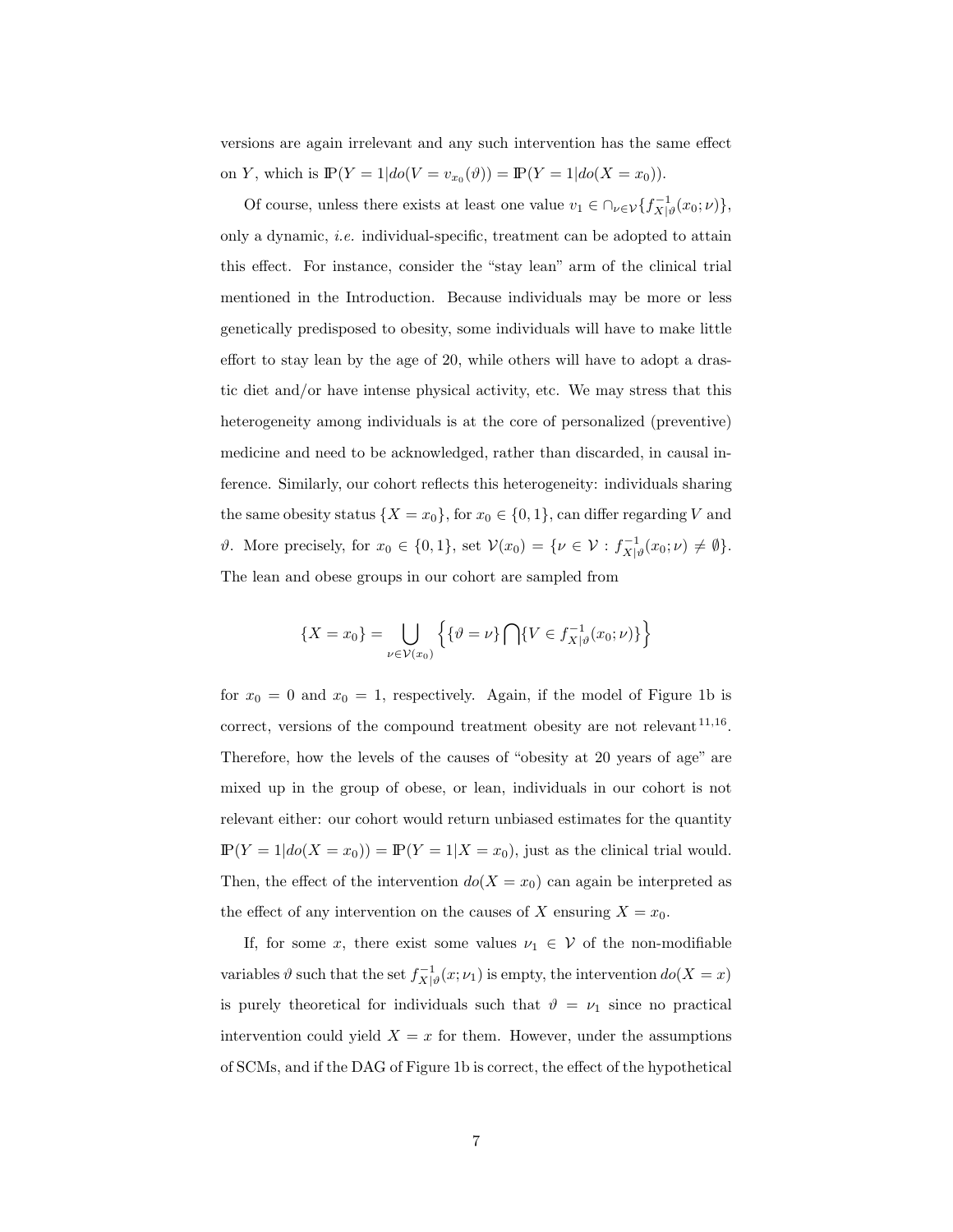intervention  $do(X = x_0)$  can still be estimated from our cohort study even if no practical intervention ensuring  $X = x_0$  exists for individuals with  $\vartheta = \nu_1$ . Indeed, we have  $\mathbb{P}(Y = 1 | do(X = x_0), \vartheta = \nu_1) = \mathbb{P}(Y = 1 | do(X = x_0) =$  $\mathbb{P}(Y = 1 | X = x_0).$ 

### 3 The more standard case with confounders

#### 3.1 Preliminary analyses

We now turn our attention to the more common situation where confounding is present. Without loss of generality, assume that causes of  $X$  are grouped in two sets,  $W$  and  $U$ . Here, and as above, causes in  $U$  are assumed to have an effect on  $Y$  through  $X$  only, while  $W$  is the set of common causes of  $X$  and  $Y$ , that is the set of confounders in the  $X-Y$  relationship. In our illustrative example, W could include gender, physical activity and dietary habit, while U might include genetic predisposition to obesity. Figure 2a depicts the corresponding causal model. Assume for ease of notation that the set  $W$  of possible values for  $W$  is discrete. Further recall that consistency still holds, and assume that  $0 < \mathbb{P}(X = 1 | W = w) < 1$  for all w such that  $\mathbb{P}(W = w) > 0$ . Then, because  $Y^{(x)} \perp \!\!\! \perp X|W$  under the model depicted in Figure 2a, the causal effect of  $X$  on  $Y$  is identifiable. More precisely, we have

$$
ACE = \sum_{w} [\mathbb{P}(Y=1|X=1, W=w) - \mathbb{P}(Y=1|X=0, W=w)] \mathbb{P}(W=w).
$$

But, again, a natural question is how the hypothetical intervention  $do(X =$  $x$ ) does relate to interventions on causes of X. Neglecting for now issues related to the possibility to apply these interventions in practice, these interventions can concern either (i) U only, (ii) W only, or (iii) both U and W.

First consider interventions on U only and set, for any  $x \in \{0,1\}$  and  $w \in \mathcal{W}, f_{X|W}^{-1}(x; w) = \{u : f_X(u, w) = x\}.$  For any  $w_0 \in \mathcal{W}$ , we have  $X =$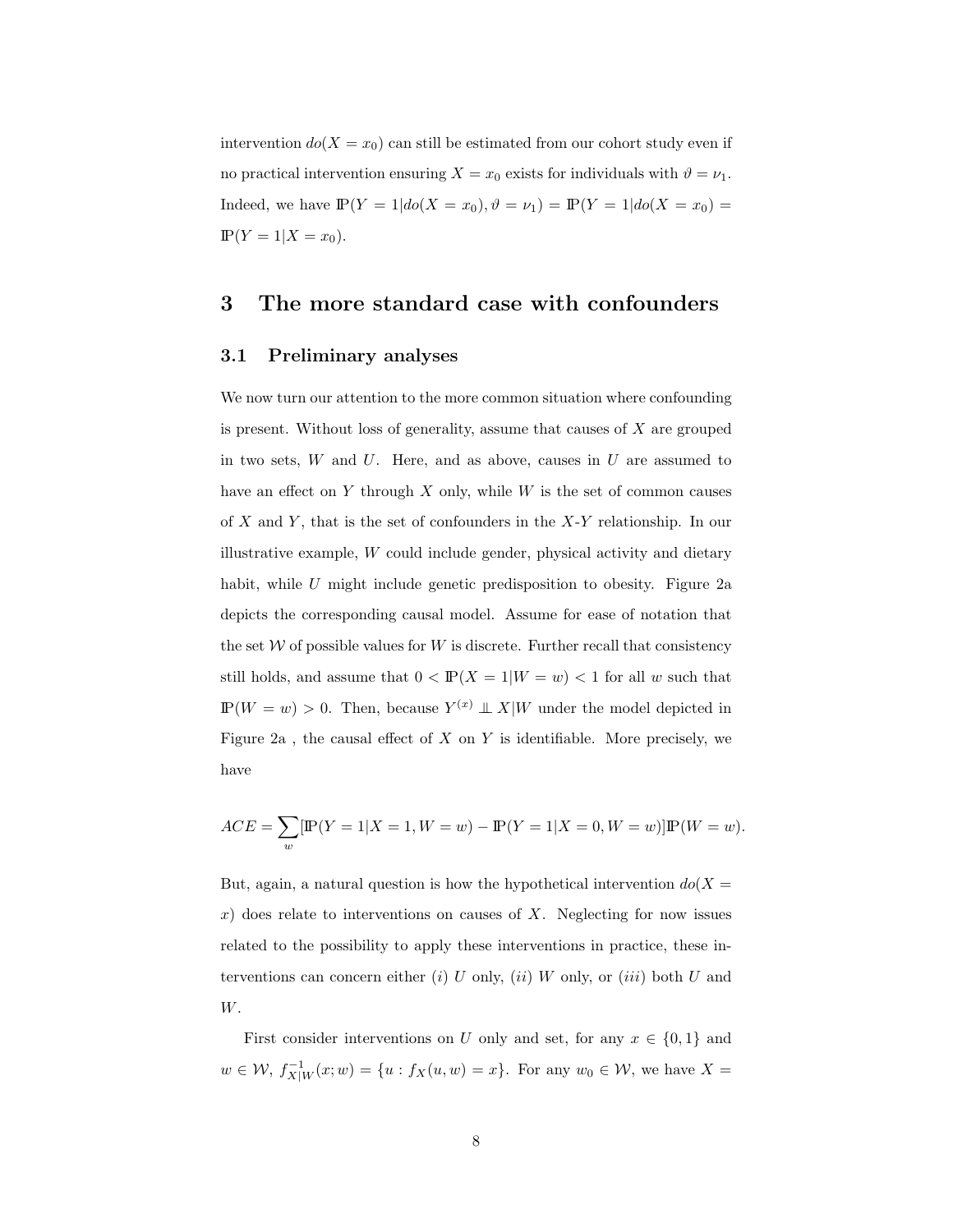

(a) Standard causal model with confounding



$$
\begin{array}{rcl}\nX & = & f_X(V, \vartheta, W, Z) \\
Y & = & f_Y(X, W, Z, \xi)\n\end{array}
$$

(b) Distinguishing modifiable and nonmodifiable causes of  $X$  in the presence of confounding

Figure 2: Causal models in the presence of confounders.

 $x_0 \Leftrightarrow U \in f^{-1}_{X|W}(x_0; w_0)$  for individuals belonging to stratum  $W = w_0$ . Then, assume that  $f_{X|W}^{-1}(x_0; w_0)$  is non-empty for all  $(x_0, w_0) \in \{0, 1\} \times W$  and denote by  $do(U = u_{x_0}(W))$  any intervention setting U to any value  $u_{x_0}(w_0) \in$  $f_{X|W}^{-1}(x_0; w_0)$  for individuals in stratum  $W = w_0$ , for all  $w_0 \in \mathcal{W}$ . Arguing as in Section 2.2, we get  $\mathbb{P}(Y = 1 | do(U = u_{x_0}(W))) = \mathbb{P}(Y = 1 | do(X = x_0));$ see Section B.1 in the Appendix. Again, versions are irrelevant, and any such intervention has the same effect on Y, which is  $\mathbb{P}(Y = 1|do(X = x_0)).$ 

Now consider interventions on W only and set, for any  $x \in \{0,1\}$  and  $u \in \mathcal{U}, f^{-1}_{X|U}(x; u) = \{w : f_X(u, w) = x\}.$  Then, assume that  $f^{-1}_{X|U}(x; u)$ is non-empty for every  $(x, u) \in \{0, 1\} \times U$ , and for any  $u_0 \in U$ , denote by  $w_{x_0}(u_0)$  one given element of  $f_{X|U}^{-1}(x_0; u_0)$ . Given this particular collection of values  $(w_{x_0}(u))_{u \in \mathcal{U}}$ , denote by  $d\mathcal{O}(W = w_{x_0}(U))$  the intervention which sets W to  $w_{x_0}(u_0)$  for individuals in stratum  $U = u_0$ , for all  $u_0 \in \mathcal{U}$ . Arguing as before, it comes that  $\mathbb{P}(Y = 1 | do(W =$  $w_{x_0}(U)) = \mathbb{P}(Y = 1 | do(X = x_0, W = w_{x_0}(U))),$  which generally differs from  $\mathbb{P}(Y = 1 | do(X = x_0))$ . The intervention  $do(W = w_{x_0}(U))$  does entail  $X = x_0$  for all individuals, but because W has an effect on Y not only through X, the effect of  $do(W = w_{x_0}(U))$  is not entirely captured by that of  $do(X = x_0)$ . Actually, X can be seen as a mediator in the  $W - Y$  relationship, and, under simple models, in particular in the absence of interaction between X and W, the effect of  $do(X = x_0)$  is actually related to the indirect effect of the intervention  $do(W = w_{x_0}(U))$ , through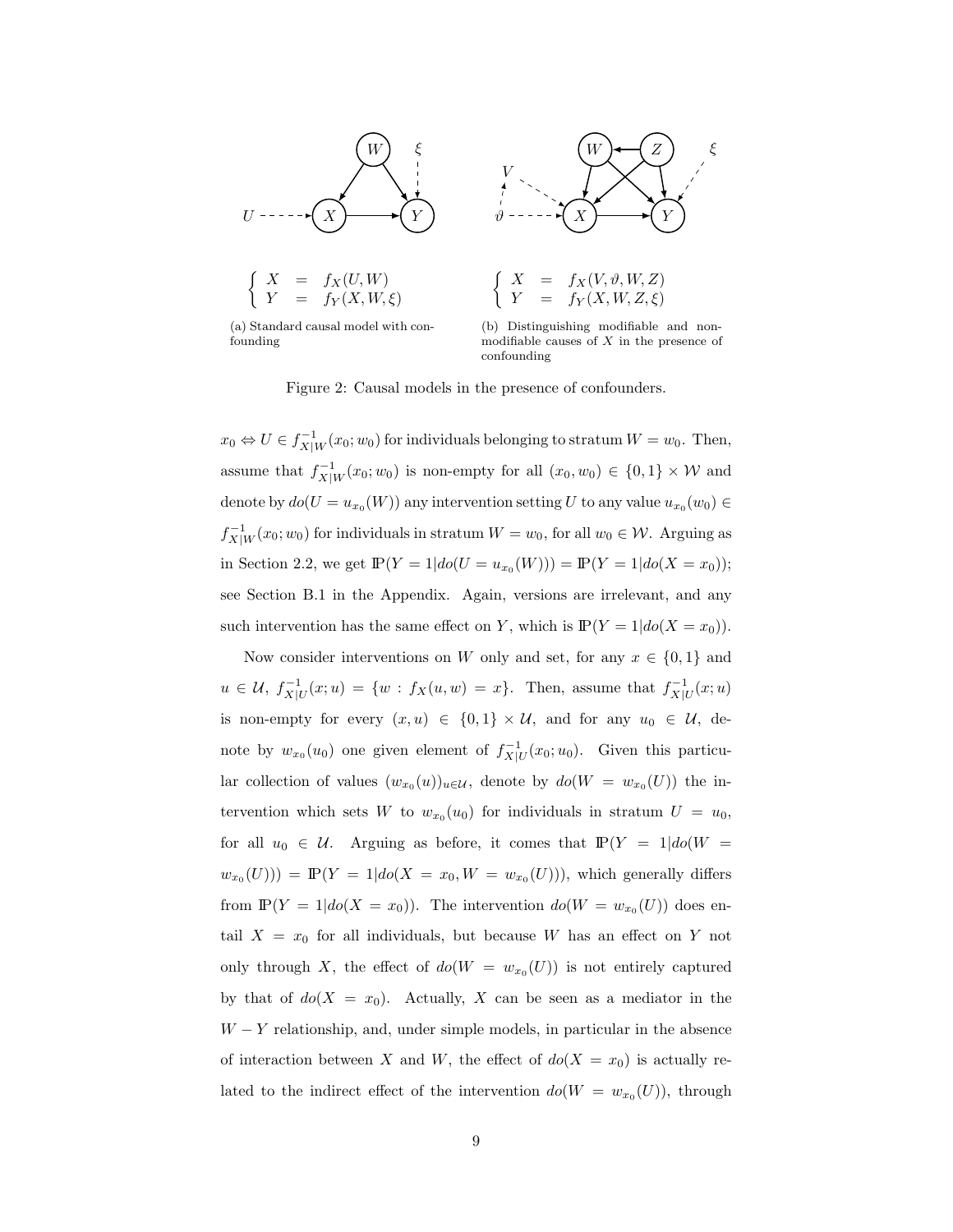$X$ ; see Section B.3 in the Appendix. It is also important to note that  $P(Y = 1 | do(W = w_{x_0}(U))$  depends on the collection of values  $(w_{x_0}(u))_{u \in \mathcal{U}}$ . If  $w_0$  and  $\tilde{w}_0$  are two distinct elements of  $f_{X|U}^{-1}(x_0; u_0)$  for some  $u_0 \in \mathcal{U}$ , then  $\mathbb{P}(Y = 1 | do(W = w_0), U = u_0) = \mathbb{P}(Y^{(W=w_0, X=x_0)} = 1)$ , while  $P(Y = 1 | do(W = \tilde{w}_0), U = u_0) = P(Y^{(W = \tilde{w}_0, X = x_0)} = 1)$ . The difference between these two quantities is related to the direct effect of  $W$ , and reflects the fact that two interventions on W sharing the same effect on X do not necessarily have the same effects on  $Y$  when  $W$  has a direct effect on  $Y$ : in this case, versions of the compound treatment are relevant.

Now, if  $f_{X|U}^{-1}(x; u)$  is empty for some  $(x, u) \in \{0, 1\} \times U$ , then no intervention on W only can ensure  $X = x$  for individuals in stratum  $U = u$ . Similarly, if  $f_{X|W}^{-1}(x; w)$  is empty for some pair  $(x, w)$ , then no intervention on U only can ensure  $X = x$  for individuals in stratum  $W = w$ . Then, consider interventions on both W and U, and set  $f_X^{-1}(x) = \{(w, u) : f_X(u, w) = x\}$ . For any  $(w_0, u_0) \in f_X^{-1}(x_0)$ , it is easy to show that  $P(Y = 1 | do(W = w_0, U =$  $(u_0)$  =  $\mathbb{P}(Y^{(W=w_0,X=x_0)} = 1)$ . Therefore, interventions on both W and U that ensure  $X = x_0$  are similar to interventions on W only: their effects are generally not uniquely defined (they depend on the particular pair of values  $(w_0, u_0) \in f_X^{-1}(x_0)$  and only partly capture the effect of interventions on X.

# 3.2 Distinguishing modifiable and non-modifiables causes

All the analyses above can be refined by acknowledging that some causes in  $U$  and  $W$  are modifiable, while others are not, and by considering interventions on modifiable causes only. See Figure 2b. Compared to Section 3.1, notations become a little more complex, but conclusions remain mostly similar. For instance, consider interventions on both  $V$  and  $W$ , where  $V$ is a modifiable cause of X with no direct effect on  $Y$ , while W is a modifiable confounder in the  $X - Y$  relationship. For any  $x_0 \in \{0, 1\}$  and any potential values  $\nu$  and z for non-modifiable causes  $\vartheta$  and Z, assume that the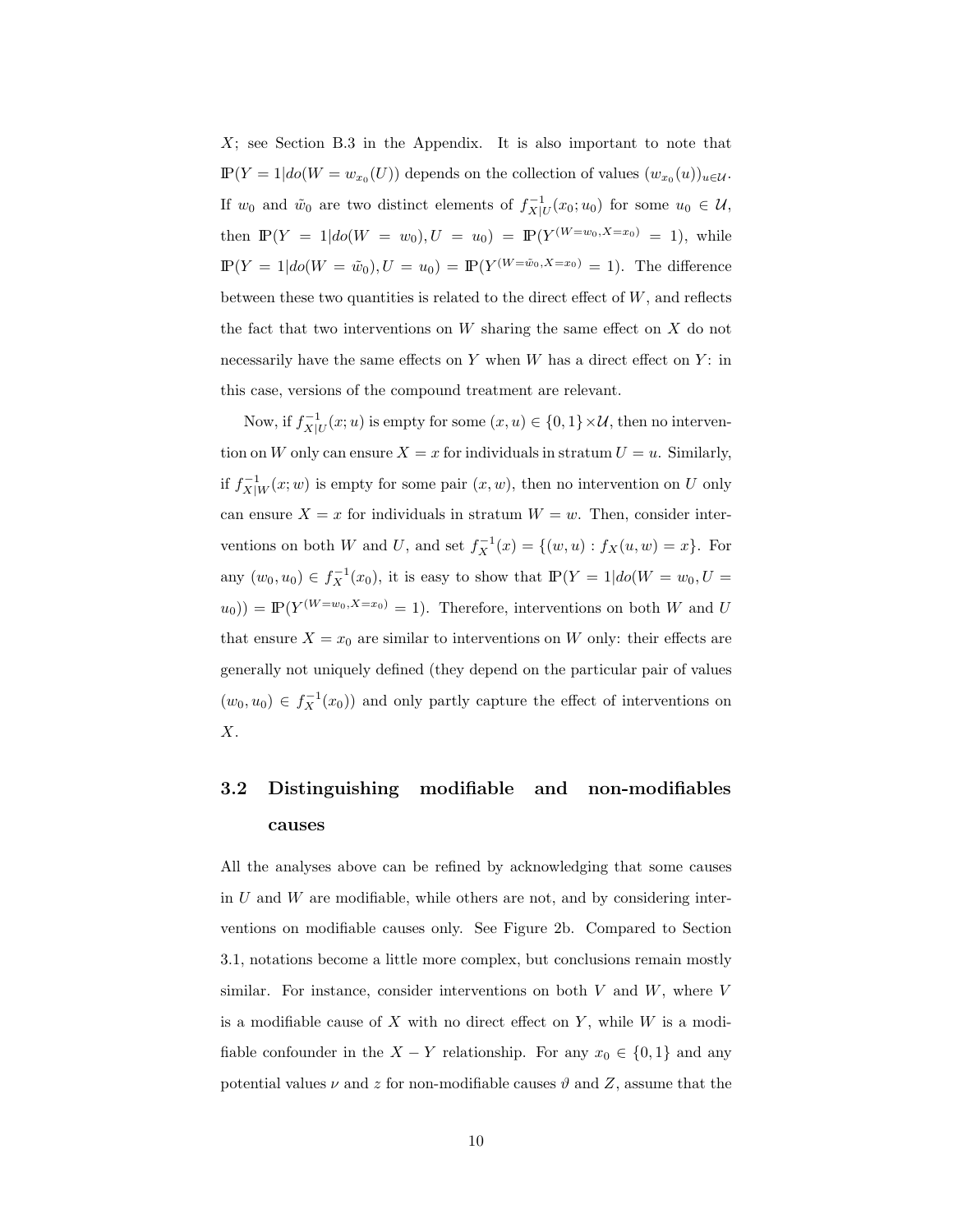set  $f_{X|\vartheta,Z}^{-1}(x_0;\nu,z) = \{(v,w) : f_X(v,\nu,w,z) = x_0\}$  is non-empty, and denote by  $(v_{x_0}(\nu, z), w_{x_0}(\nu, z))$  one given element in this set. Then denote by  $do(V = v_{x_0}(\vartheta, Z), W = w_{x_0}(\vartheta, Z))$  the intervention setting V to  $v_{x_0}(\nu_0, z_0)$ and W to  $w_{x_0}(\nu_0, z_0)$  for any individuals in stratum  $\{\vartheta = \nu_0\} \cap \{Z = z_0\},\$ for all  $\nu_0, z_0$ . Arguing as before, it can be shown that  $P(Y = 1|do(V =$  $v_{x_0}(\vartheta, Z), W = w_{x_0}(\vartheta, Z)) = \mathbb{P}(Y = 1 | do(X = x_0, W = w_{x_0}(\vartheta, Z))).$  This quantity generally differs from  $\mathbb{P}(Y = 1 | do(X = x_0)$  and the reason again is that the intervention  $do(V = v_{x_0}(\vartheta, Z), W = w_{x_0}(\vartheta, Z))$  not only ensures that  $X = x_0$ , but it also has a direct effect on Y through the intervention on W.

### 4 Conclusion-Discussion

In this article, we showed how the hypothetical intervention  $do(X = x_0)$ , when impossible to apply in practice, relates to interventions on causes of  $X$ . Basing our arguments on structural causal models, our conclusions are in line with those of Petersen<sup>12</sup>: the DAG which represents our assumptions on the causal model under study is basically sufficient (and necessary) to precisely understand how  $do(X = x_0)$  can be interpreted. When interventions on causes of X that are causes of Y through X only exist, the effect of  $do(X =$  $x_0$ ) captures the effect of such interventions. However, for causes of X, say W, that cause Y not only through X, the effect of  $do(X = x_0)$  only partly captures the effect of interventions on W. Under simple causal models, the effect of  $do(X = x_0)$  is related to the indirect effect of interventions on W.

Taking the example of obesity (at 20 years old) and the risk of cancer (by the age of 50), our results confirm concerns raised by several authors  $11,16,19$ : because most modifiable causes of obesity can be regarded as confounders in the obesity-cancer relationship, the effect of obesity estimated from observational data likely differs from the effect of interventions on these causes, which could be estimated through clinical trials. At this point, however, we may insist on the fact that, if all modifiable causes of obesity are confounders in the obesity-cancer relationship, then clinical trials would not yield an esti-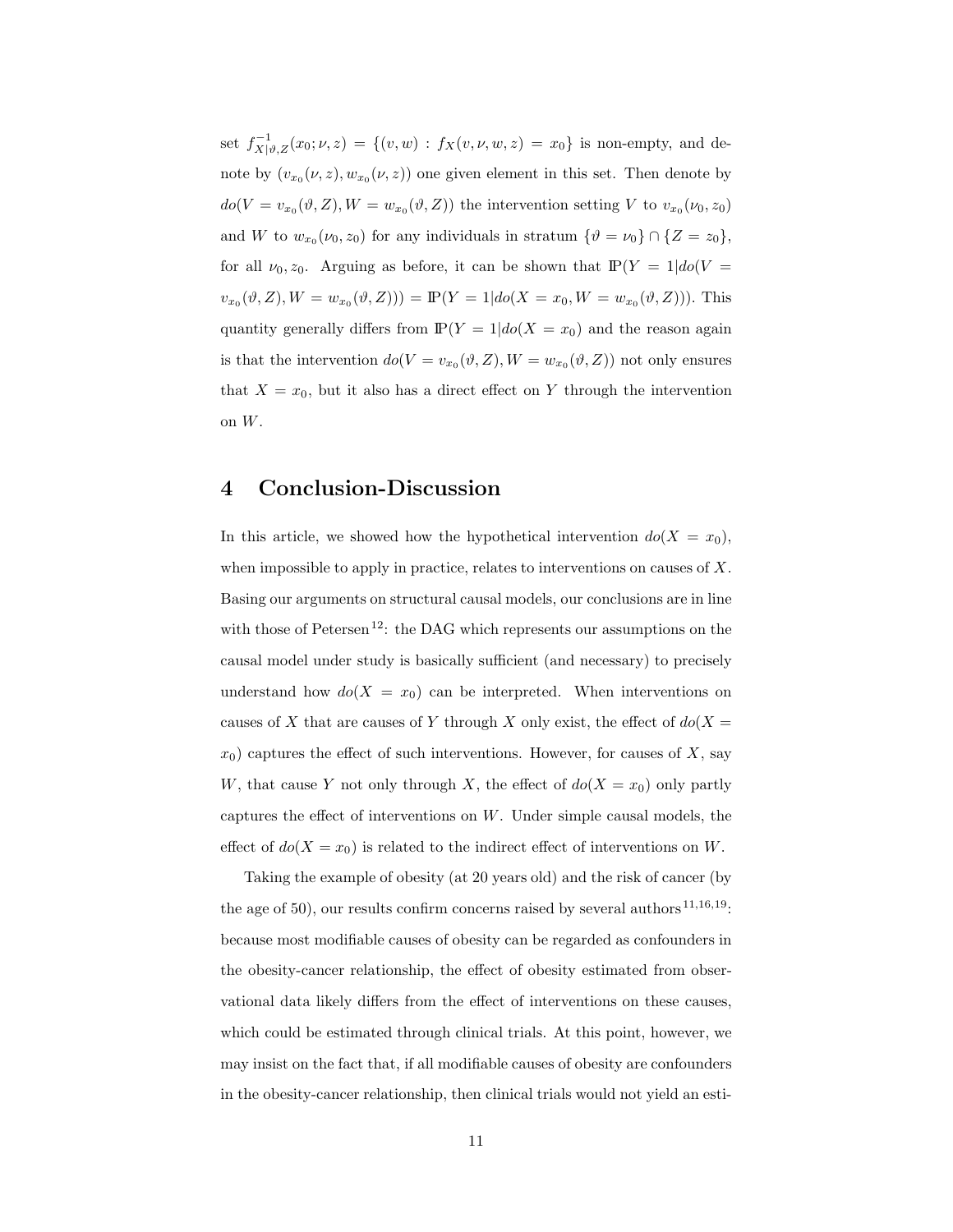mate of the effect of obesity on cancer. Instead, a clinical trial would return an estimate of the causal effect of the considered intervention on cancer, and this effect would only partly capture the effect of obesity. Consider again the clinical trial sketched in the Introduction. More precisely, consider a randomized clinical trial where the study population, corresponding, e.g. to lean teenagers, is randomly assigned to two arms. Denote by  $U$  and  $Z$ the other, possibly non-modifiable, causes of  $X$ , with  $Z$  corresponding to common causes of  $Y$  and  $X$ , and  $U$  corresponding to causes of  $Y$  through X only. In this setting, observe that  $Y^{X=x} \not\perp W$  while  $Y^{X=x} \perp (W, Z)$  in general. Denote by  $U$  and  $Z$  the sets of possible values for  $U$  and  $Z$ , respectively. Then, an "ideal" clinical trial would consist in randomly assigning individuals to one of the following two groups: those for whom  $W$  would be set to  $w_1(U, Z)$  and those for whom W would be set to  $w_0(U, Z)$ , for two given collections of values  $(w_0(u, z))_{u \in \mathcal{U}, z \in \mathcal{Z}}$  and  $(w_1(u, z))_{u \in \mathcal{U}, z \in \mathcal{Z}}$ , where  $w_0(u, z)$  and  $w_1(u, z)$  ensure that  $X = 0$  and  $X = 1$ , respectively, for individuals with  $U = u$  and  $Z = z$ . Assuming complete compliance, and arguing as in Section 3, it is easy to show that the comparison of these two groups would return an estimate of the effect of this particular intervention on W, not that of X. Comparisons should be made between groups of individuals sharing the same value for  $W$  and  $Z$  to obtain a valid estimate of the effect of obesity, within strata defined by  $W$  and  $Z$ . In other words, under this ideal clinical trial setting, non-modifiable confounders in the  $X - Y$  relationship would still have to be measured and controlled for to unbiasedly estimate the causal effect of obesity, within strata defined by  $W$  and  $Z$ . When controlled for a sufficient set of confounders, analyses based on observational studies can be used to derive unbiased estimates of these same effects.

There are a number of subtleties that we neglected for the sake of simplicity. First, a clinical trial whose objective is to prevent obesity by the age of 20 would typically not only be dynamic, but also adaptive, i.e. the intervention is not only subject-specific, but it is also time-dependent. A good example is the Feeding Dynamic Intervention, to prevent childhood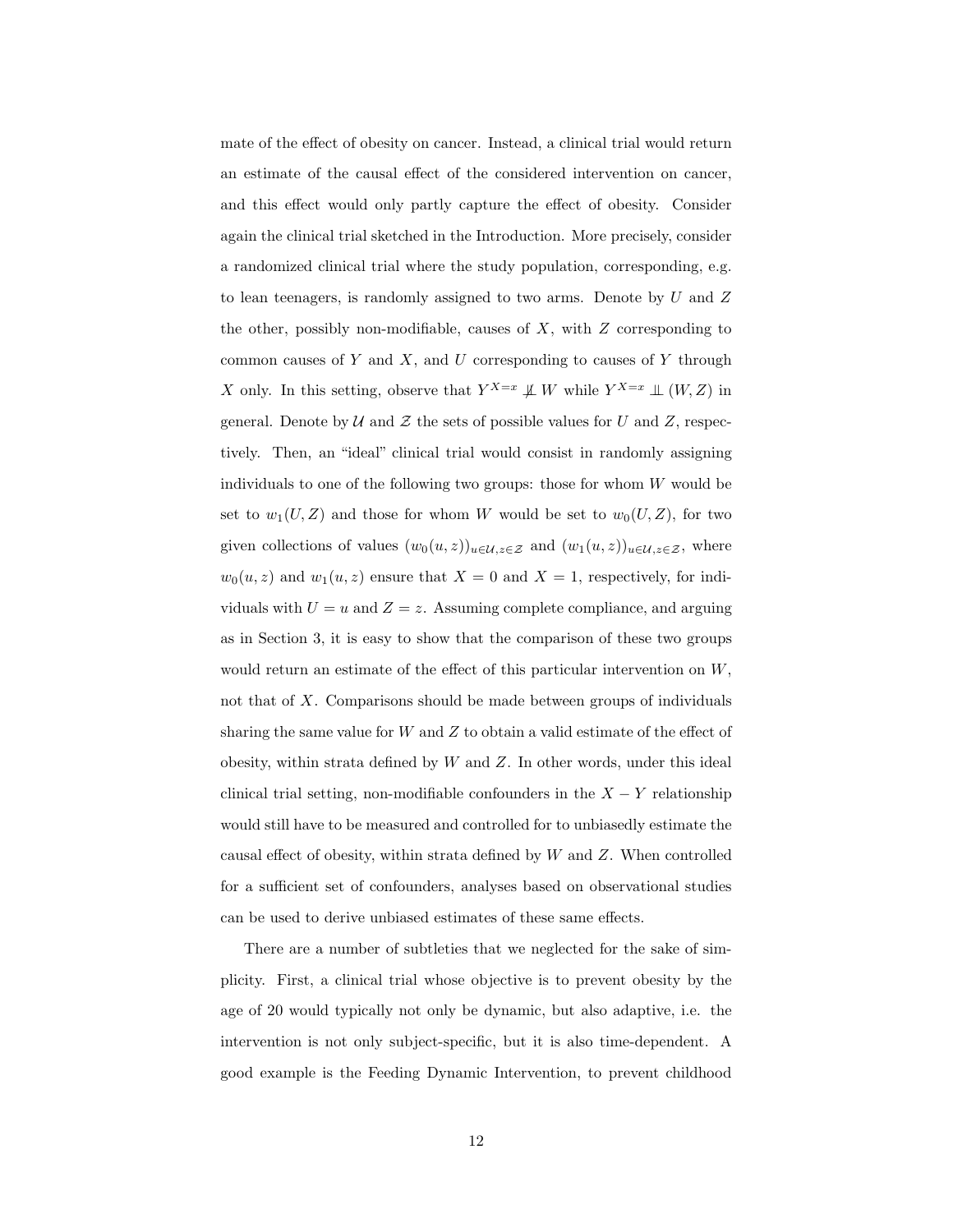obesity (https://clinicaltrials.gov/ct2/show/NCT01515254). Similarly, although we focused on time-fixed exposure and confounders, but they are all time-varying in the population. For instance, physical activity and food intakes vary over the age interval  $[0, 20)$ , and the corresponding variables are all potential confounders in the relationship between obesity at 20 years-old and cancer occurence before 50 years-old. Another important time-varying cause of obesity at 20 years-old is obesity over the age interval [0, 19). Consequently, individuals in the two groups of our cohort, obese and lean at 20 years-old, do not only differ because of their status regarding obesity at 20 years of age, they also typically differ with respect to their histories regarding obesity, physical activity and dietary habits. This can lead to biases if these histories are not appropriately accounted for in the analysis  $2^1$ . Second, selection bias may also be at play in our cohort study since only individuals who are cancer-free at 20 can be included. This selection bias will be more severe if cancer risk before 20 years old is associated to levels of obesity, physical activity and dietary habits over the age interval [0, 19]. This selection bias due to prevalent exposure and depletion of susceptibles has been put forward as one of the reasons explaining the discrepancies between results obtained through observational and interventional data when studying the association between hormone replacement therapy and coronary heart disease for instance  $22$ .

## References

- <sup>1</sup> K. J. Rothman, S. Greenland, and T. L. Lash, *Modern Epidemiology*. Lippincott Williams & Wilkins, 2008.
- <sup>2</sup> D. B. Rubin, "Estimating causal effects of treatments in randomized and nonrandomized studies," *Journal of Educational Psychology*, vol. 66, no. 5, pp. 688–701, 1974.
- <sup>3</sup> J. Pearl, *Causality: models, reasoning, and inference*. Cambridge, U.K. ; New York: Cambridge University Press, 2000.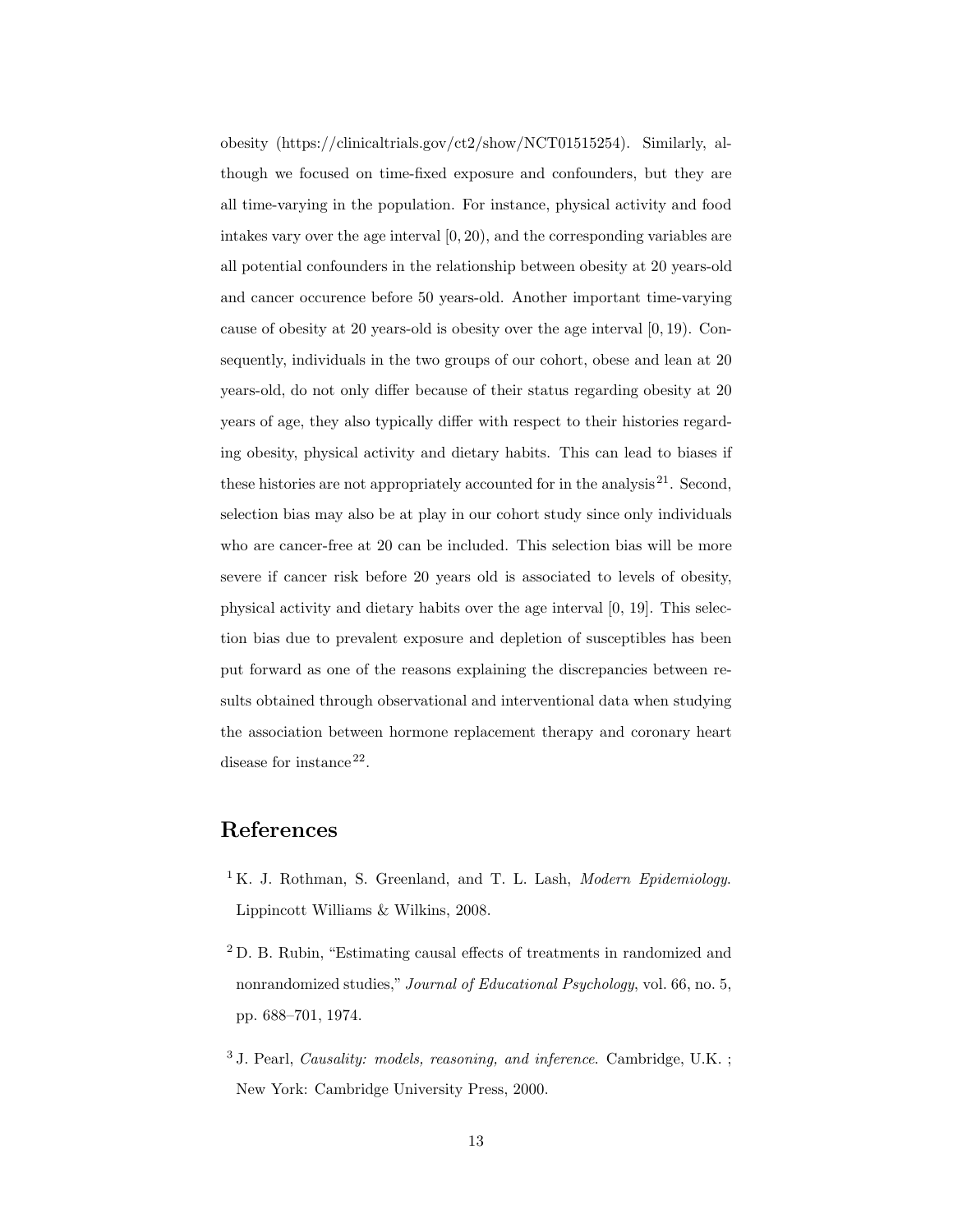- <sup>4</sup> K. J. Rothman and S. Greenland, "Causation and causal inference in epidemiology," *American Journal of Public Health*, vol. 95, no. S1, pp. S144– S150, 2005.
- <sup>5</sup> M. Glymour and S. Greenland, "Causal diagrams," in *Modern epidemiology*, pp. 183–209, 3rd ed. lippincott williams & wilkins ed., 2008.
- <sup>6</sup> J. Pearl, "Causal inference in statistics: An overview," *Statistics Surveys*, vol. 3, no. 0, pp. 96–146, 2009.
- <sup>7</sup> M. A. Hernan and J. M. Robins, *Causal Inference*. Boca Raton: Chapman & Hall/CRC, forthcoming.
- <sup>8</sup> J. K. Lunceford and M. Davidian, "Stratification and weighting via the propensity score in estimation of causal treatment effects: a comparative study," *Statistics in medicine*, vol. 23, no. 19, pp. 2937–2960, 2004.
- <sup>9</sup> A. P. Dawid, "Causal inference without counterfactuals," *Journal of the American Statistical Association*, vol. 95, no. 450, pp. 407–424, 2000.
- <sup>10</sup> S. R. Cole and C. E. Frangakis, "The consistency statement in causal inference: a definition or an assumption?," *Epidemiology*, vol. 20, no. 1, pp. 3–5, 2009.
- $^{11}$  M. A. Hernan and T. J. VanderWeele, "Compound treatments and transportability of causal inference,"*Epidemiology (Cambridge, Mass.)*, vol. 22, no. 3, p. 368, 2011.
- <sup>12</sup> M. L. Petersen, "Compound treatments, transportability, and the structural causal model: the power and simplicity of causal graphs," *Epidemiology*, vol. 22, no. 3, pp. 378–381, 2011.
- <sup>13</sup> M. L. Petersen and M. J. van der Laan, "Causal models and learning from data: integrating causal modeling and statistical estimation," *Epidemiology (Cambridge, Mass.)*, vol. 25, no. 3, p. 418, 2014.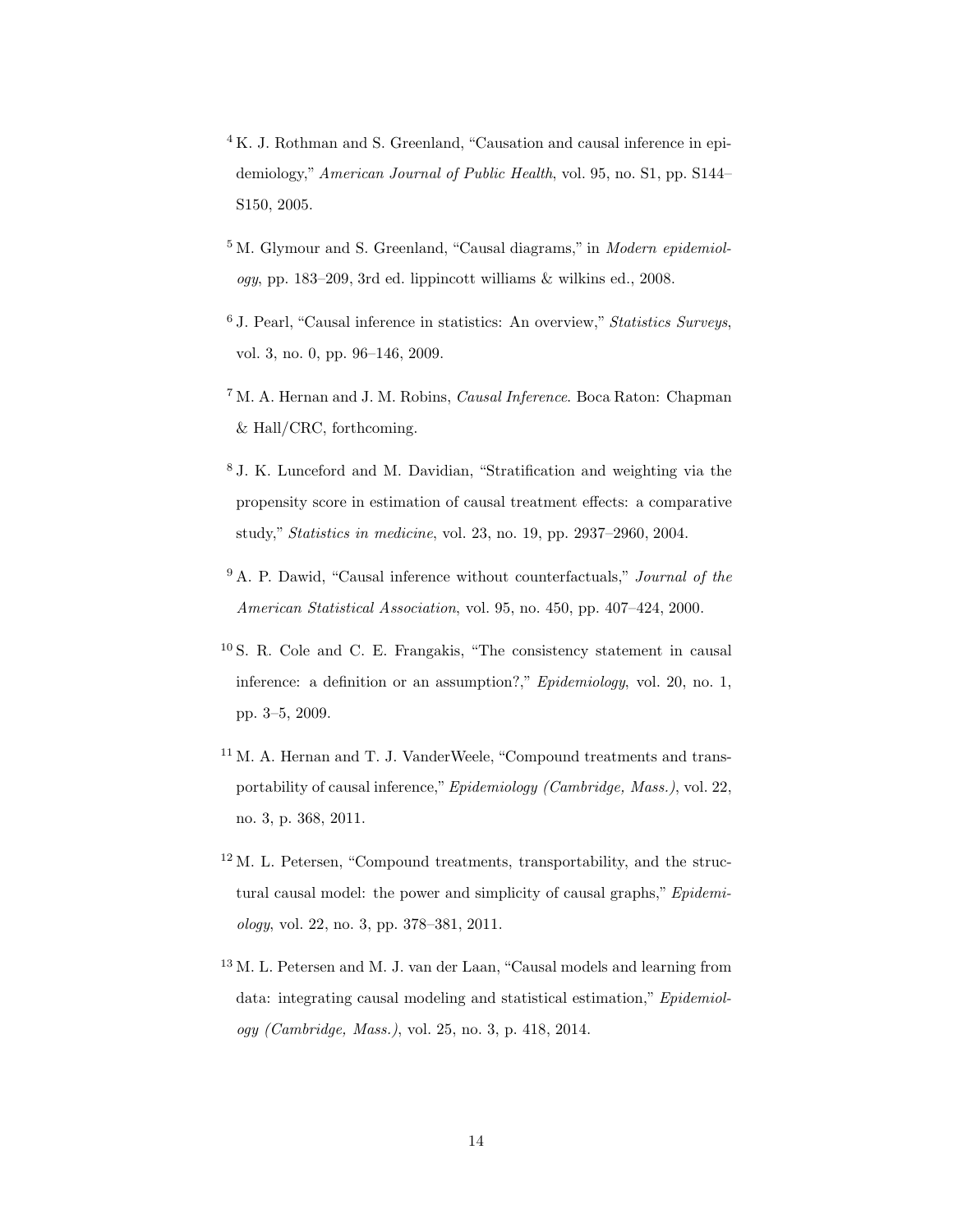- <sup>14</sup> M. van der Laan, T. Haight, and I. Tager, "Discussion: Hypothetical interventions to define causal effects: afterthought or prerequisite," *The American Journal of Epidemiology*, vol. 162, pp. 382–88, 2005.
- <sup>15</sup> J. Pearl, "On the consistency rule in causal inference: axiom, definition, assumption, or theorem?,"*Epidemiology*, vol. 21, no. 6, pp. 872–875, 2010.
- <sup>16</sup> T. J. VanderWeele and M. A. Hernan, "Causal inference under multiple versions of treatment," *Journal of causal inference*, vol. 1, no. 1, pp. 1–20, 2013.
- <sup>17</sup> J. P. Vandenbroucke, A. Broadbent, and N. Pearce, "Causality and causal inference in epidemiology: the need for a pluralistic approach," *International Journal of Epidemiology*, vol. 45, no. 6, pp. 1776–1786, 2016.
- $18$  M. A. Hernán, "Does water kill? a call for less casual causal inferences," *Annals of Epidemiology*, vol. 26, no. 10, pp. 674–680, 2016.
- $19$  M. A. Hernán and S. L. Taubman, "Does obesity shorten life? The importance of well-defined interventions to answer causal questions," *International Journal of Obesity*, vol. 32, pp. S8–S14, 2008.
- $20$  D. B. Rubin, "Comment on: "randomization analysis of experimental data: The fisher randomization test " by D. Basu," *Journal of the American Statistical Association*, vol. 75, no. 371, pp. 591–593, 1980.
- $21$  L. Etievant and V. Viallon, "Causal inference under over-simplified longitudinal causal models," *arXiv preprint arXiv:1810.01294*, 2018.
- $22$  M. A. Hernán, A. Alonso, R. Logan, F. Grodstein, K. B. Michels, M. J. Stampfer, W. C. Willett, J. E. Manson, and J. M. Robins, "Observational studies analyzed like randomized experiments: an application to postmenopausal hormone therapy and coronary heart disease," *Epidemiology (Cambridge, Mass.)*, vol. 19, no. 6, p. 766, 2008.

## Appendices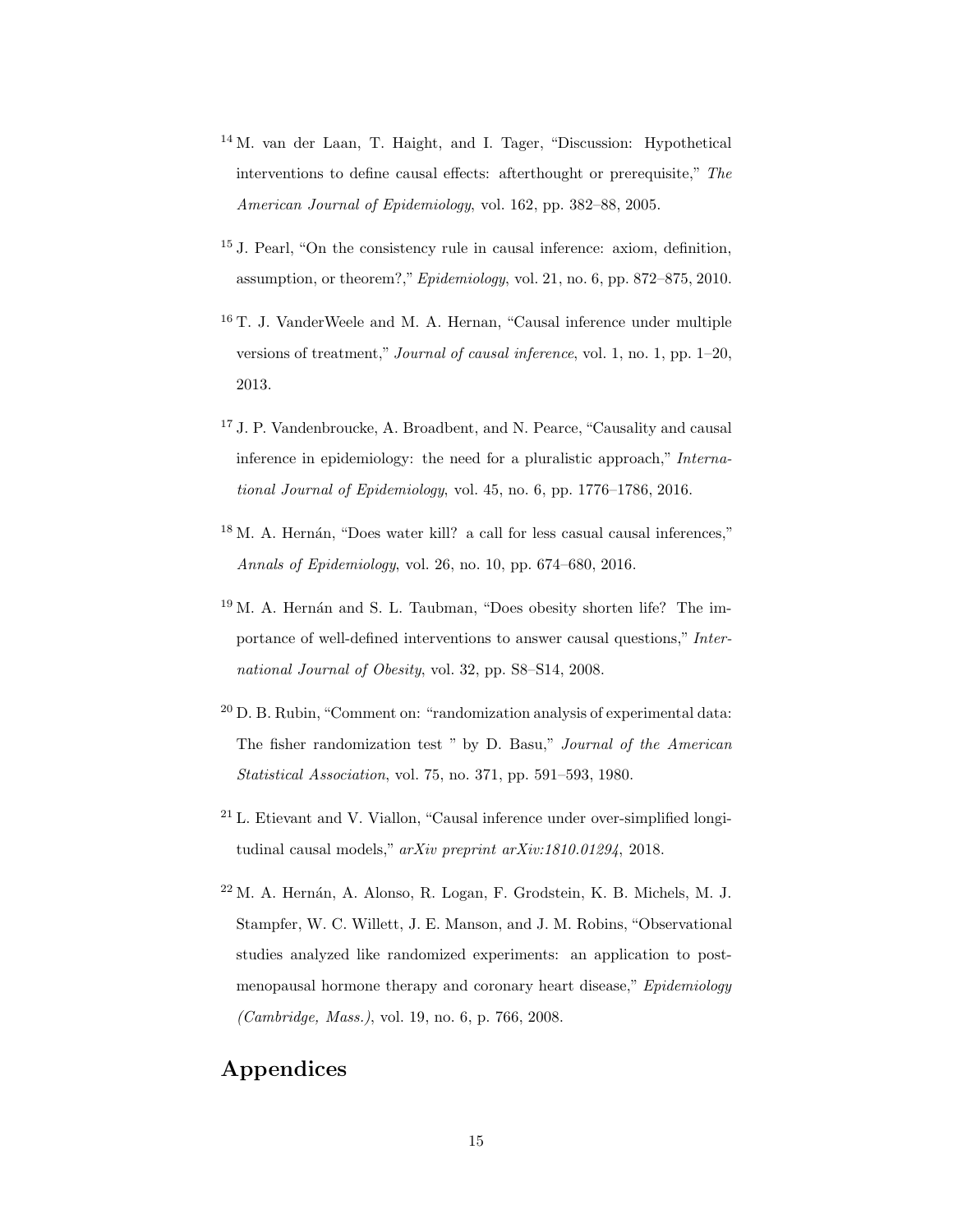# A Proof in the unconfounded case

Under the model depicted in Figure 1a, we have

$$
\begin{aligned} \mathbb{P}(Y=1|do(U=u_{x_0})) &= \mathbb{P}(Y^{(U=u_{x_0})}=1) \\ &= \mathbb{P}(f_Y(X^{(U=u_{x_0})},\xi) = 1) \\ &= \mathbb{P}(f_Y(x_0,\xi) = 1) \\ &= \mathbb{P}(Y^{(x_0)}=1) \\ &= \mathbb{P}(Y=1|do(X=x_0)). \end{aligned}
$$

# B Proof in the confounded case

## B.1 Interventions of type (i)

Assume that  $f_{X|W}^{-1}(x_0; w_0)$  is non-empty for any  $x_0, w_0$ . Then, under the model depicted in Figure 2a, we have, for any  $u_{x_0}(w_0) \in f_{X|W}^{-1}(x_0; w_0)$ 

$$
\mathbb{P}(Y = 1 | do(U = u_{x_0}(w_0)), W = w_0) = \mathbb{P}(Y^{(U = u_{x_0}(w_0))} = 1 | W = w_0)
$$
  
=  $\mathbb{P}(f_Y(X^{(U = u_{x_0}(w_0))}, W, \xi) = 1 | W = w_0)$   
=  $\mathbb{P}(f_Y(x_0, w_0, \xi) = 1)$   
=  $\mathbb{P}(Y^{(X = x_0, W = w_0)} = 1)$   
=  $\mathbb{P}(Y = 1 | do(X = x_0, W = w_0))$   
=  $\mathbb{P}(Y = 1 | do(X = x_0), W = w_0),$ 

where the last equality follows from rule 2 of the do-calculus<sup>3</sup>.

Moreover,

$$
\mathbb{P}(Y = 1 | do(U = u_{x_0}(W))) = \sum_{w_0} \mathbb{P}(Y = 1 | do(U = u_{x_0}(w_0)), W = w_0) \mathbb{P}(W = w_0)
$$

$$
= \sum_{w_0} \mathbb{P}(Y = 1 | do(X = x_0), W = w_0) \mathbb{P}(W = w_0)
$$

$$
= \mathbb{P}(Y = 1 | do(X = x_0)).
$$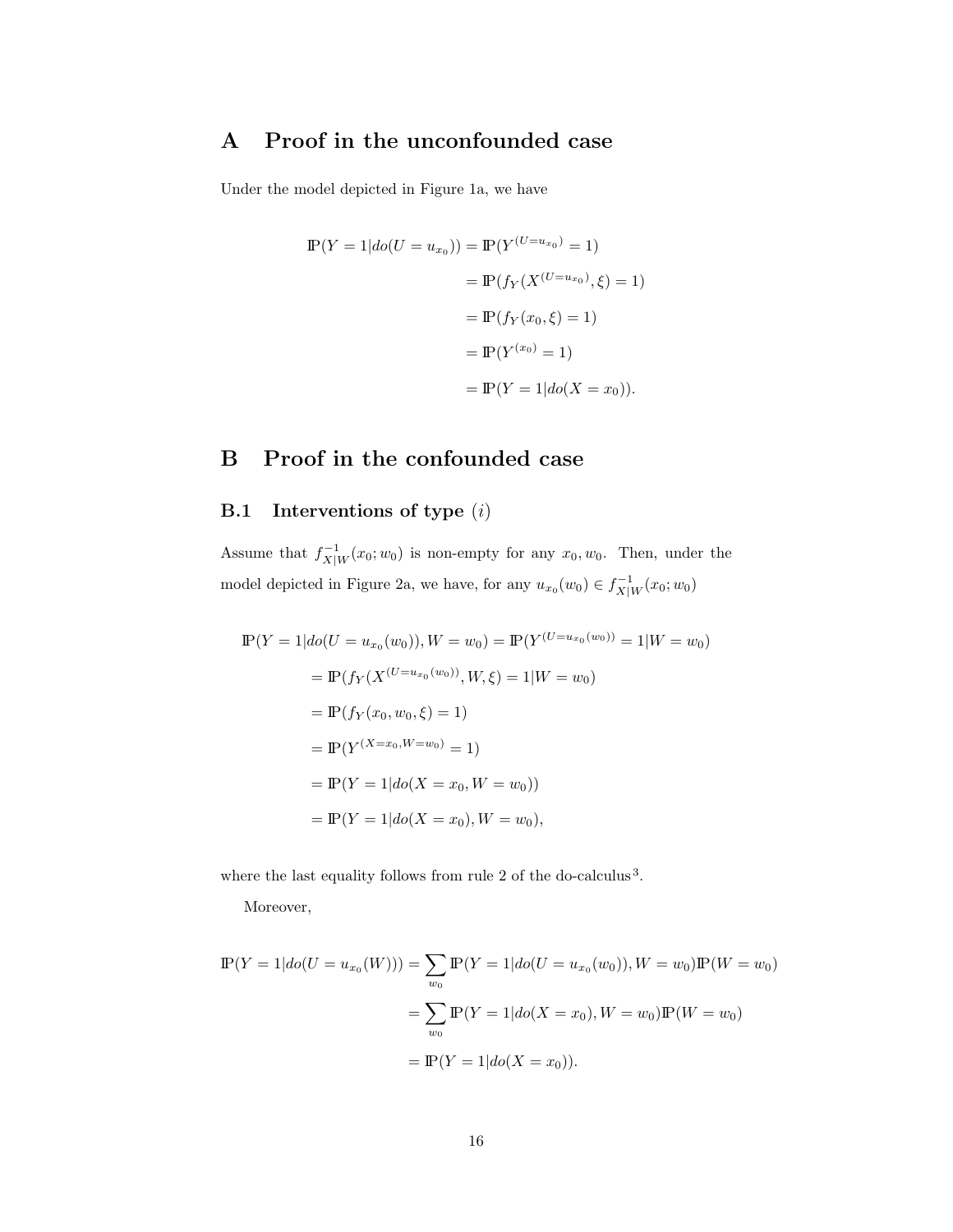#### **B.2** Interventions of type  $(ii)$

Assume that  $f_{X|U}^{-1}(x_0; u_0)$  is non-empty for any  $x_0, u_0$ . Then, under the model depicted in Figure 2a, we have, for any  $w_{x_0}(u_0) \in f_{X|U}^{-1}(x_0; u_0)$ 

$$
\mathbb{P}(Y = 1 | do(W = w_{x_0}(u_0)), U = u_0) = \mathbb{P}(Y^{(W = w_{x_0}(u_0))} = 1 | U = u_0)
$$
  
=  $\mathbb{P}(f_Y(X^{(W = w_{x_0}(u_0)), w_{x_0}(u_0), \xi) = 1 | U = u_0)$   
=  $\mathbb{P}(f_Y(x_0, w_{x_0}(u_0), \xi) = 1 | U = u_0)$   
=  $\mathbb{P}(f_Y(x_0, w_{x_0}(u_0), \xi) = 1)$   
=  $\mathbb{P}(Y^{(X = x_0, W = w_{x_0}(u_0))} = 1).$ 

#### B.3 Relationship with indirect effects

Denote by  $(w_1(u_0), w_0(u_0))_{u_0 \in \mathcal{U}}$  two given collection of values such that  $w_1(u_0) \in f_{X|U}^{-1}(1; u_0)$  and  $w_0(u_0) \in f_{X|U}^{-1}(0; u_0)$ . Further let  $do(W = w_1(U))$ and  $do(W = w_0(U))$  denote two given interventions setting W to  $w_1(u_0) \in$  $f_{X|U}^{-1}(1; u_0)$  and  $w_0(u_0) \in f_{X|U}^{-1}(0; u_0)$ , respectively, for individuals in stratum  $U = u_0$ , for all  $u_0 \in \mathcal{U}$ . We have

$$
\mathbb{E}(Y^{(w_1(U))} - Y^{(w_0(U))}) = \sum_{u} \mathbb{E}(Y^{(w_1(u))} - Y^{(w_0(u))}|U = u)\mathbb{P}(U = u)
$$
  
\n
$$
= \sum_{u} \mathbb{E}(Y^{(w_1(u), X^{(w_1(u))})} - Y^{(w_0(u), X^{(w_0(u))})}|U = u)\mathbb{P}(U = u)
$$
  
\n
$$
= \sum_{u} \{ \mathbb{E}(Y^{(w_1(u), X^{(w_1(u))})} - Y^{(w_1(u), X^{(w_0(u))})}|U = u) \}
$$
  
\n
$$
+ \mathbb{E}(Y^{(w_1(u), X^{(w_0(u))})} - Y^{(w_0(u), X^{(w_0(u))})}|U = u) \} \mathbb{P}(U = u)
$$
  
\n
$$
= \sum_{u} \mathbb{E}(Y^{(w_1(u), x_1)} - Y^{(w_1(u), x_0)} + Y^{(w_1(u), x_0)} - Y^{(w_0(u), x_0)}) \mathbb{P}(U = u).
$$

The term  $\sum_{u} \mathbb{E}(Y^{(w_1(u),x_1)} - Y^{(w_1(u),x_0)}) \mathbb{P}(U = u)$  can be regarded as an indirect effect since the level of  $W$  is held fixed and only the value of X changes from  $x_0$  to  $x_1$  which, for individuals in stratum  $U = u$ , equal